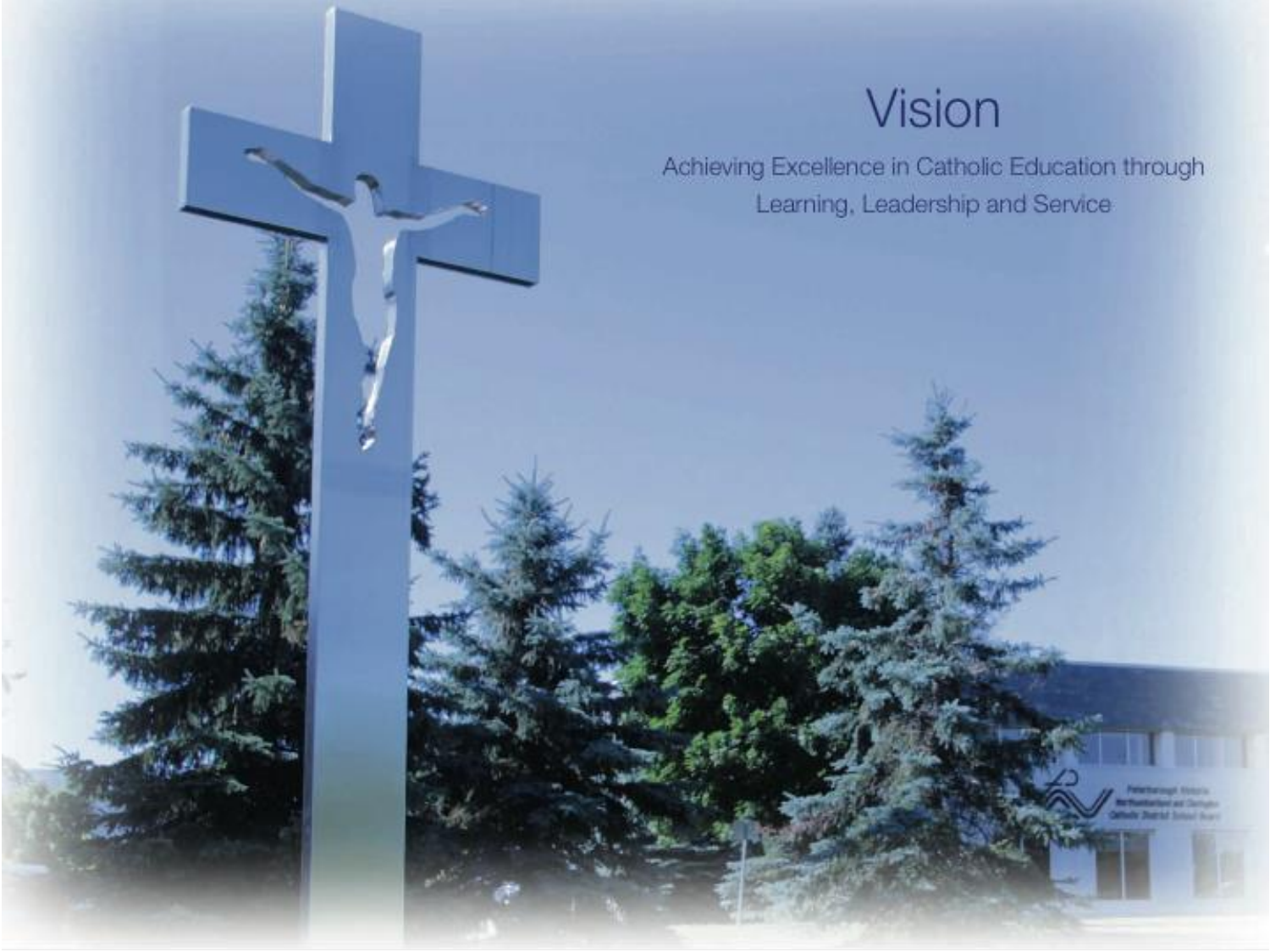

**Cobourg Catholic Elementary Schools Accommodation Review Committee** 

> Working Meeting #2 St. Joseph CES

**Wednesday, May 31, 2017**

#### Vision

Achieving Excellence in Catholic Education through Learning, Leadership and Service



Peterborough Victoria Northumberland and Clarington Catholic District School Board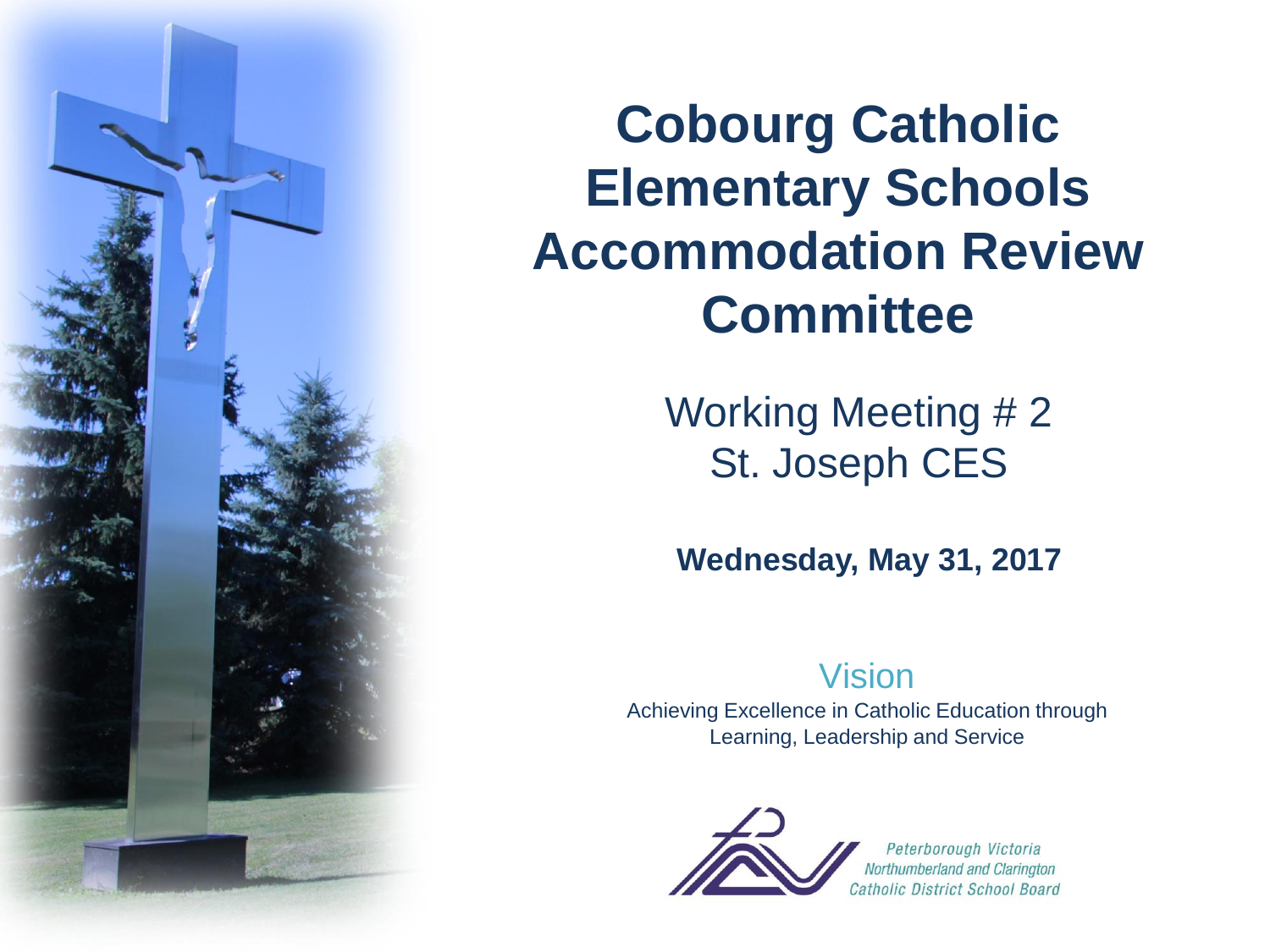

## Opening Prayer

Almighty God We give you our Catholic School Communities. We give you all the teachers and staff who work here, We give you all the children who study here. We pray our schools will be places of great discovery, adventure and creativity. May they be places where we love to learn and where we learn to love, Special places where everyone is respected and all are deeply valued. We ask all this through Jesus Christ our Lord.

Amen.

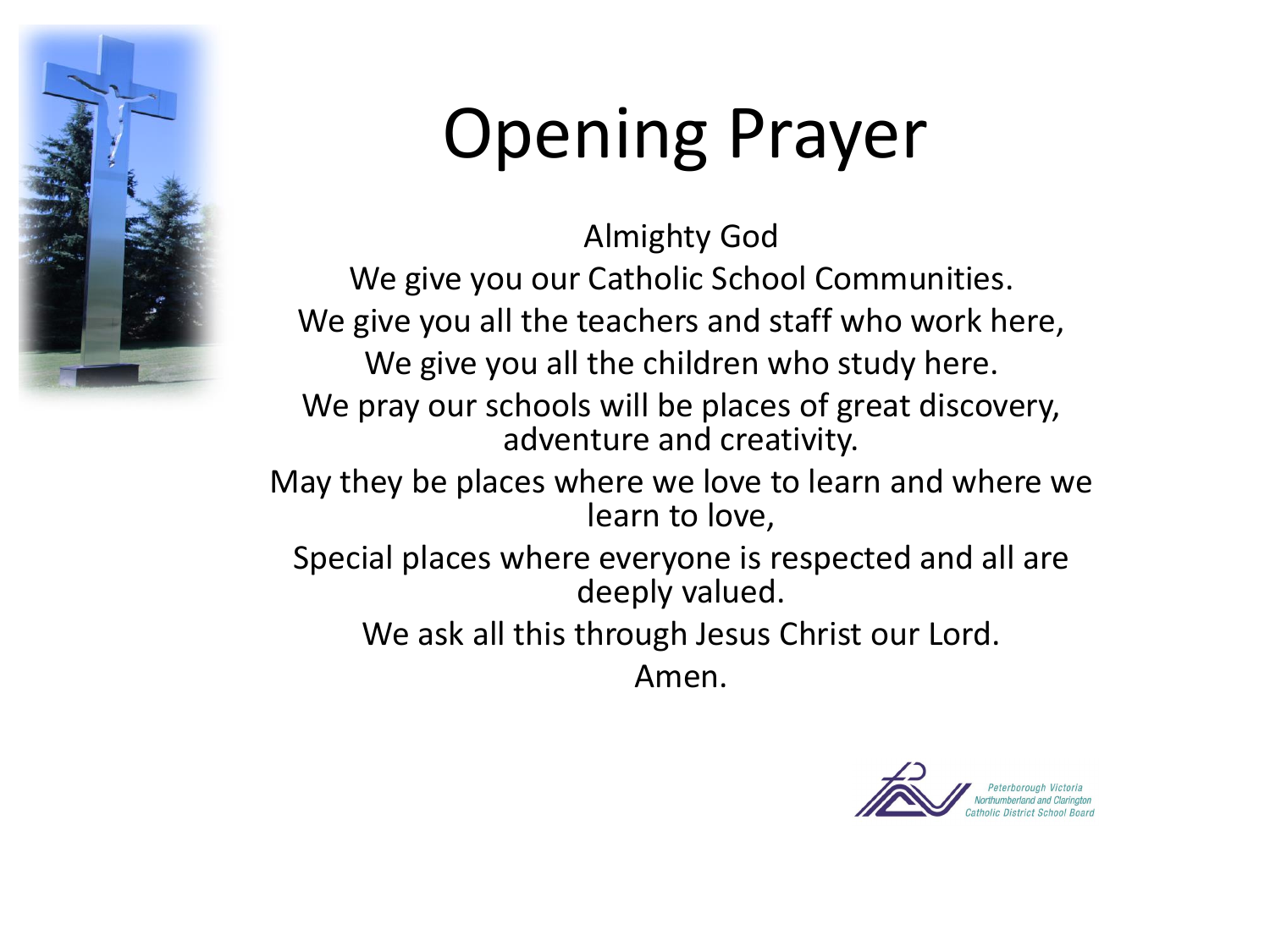

## Agenda

- Welcome and Opening Prayer
- Chair Opening Comments
- Approval of Minutes, Working Meeting # 1
- Present School Information Profiles (SIP)
- Analyze SIP and determine if additional data is required, **Group Work**
- Present Initial Staff Report (ISR), rationale, demographics, options
- Analyze ISR understanding of data, options and boundaries, **Group Work**
- Discuss Public Meeting  $# 1$  format, purpose, communication, survey questions
- Next Steps
- Closing prayer and adjournment

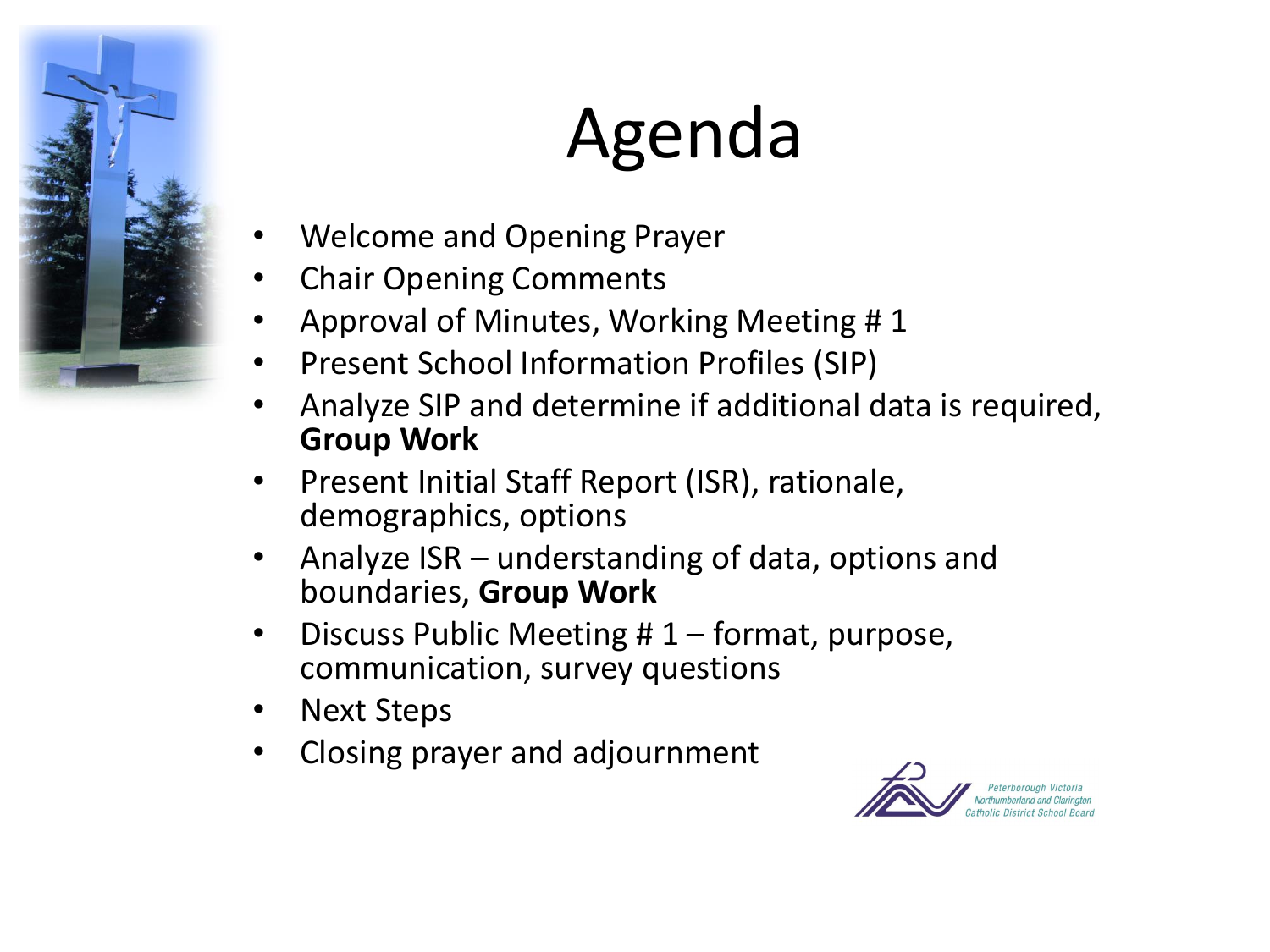

## Introduction to School Information Profiles (SIPs)

- The following slides will focus on the School Information Profiles(SIPs) for each school
	- Tab 4 of your binder
- Two questions to THINK ABOUT and FOCUS on:
	- 1. What differences are notable when comparing each SIPs side by side?
	- 2. Is there additional information/clarification required in the SIPs?

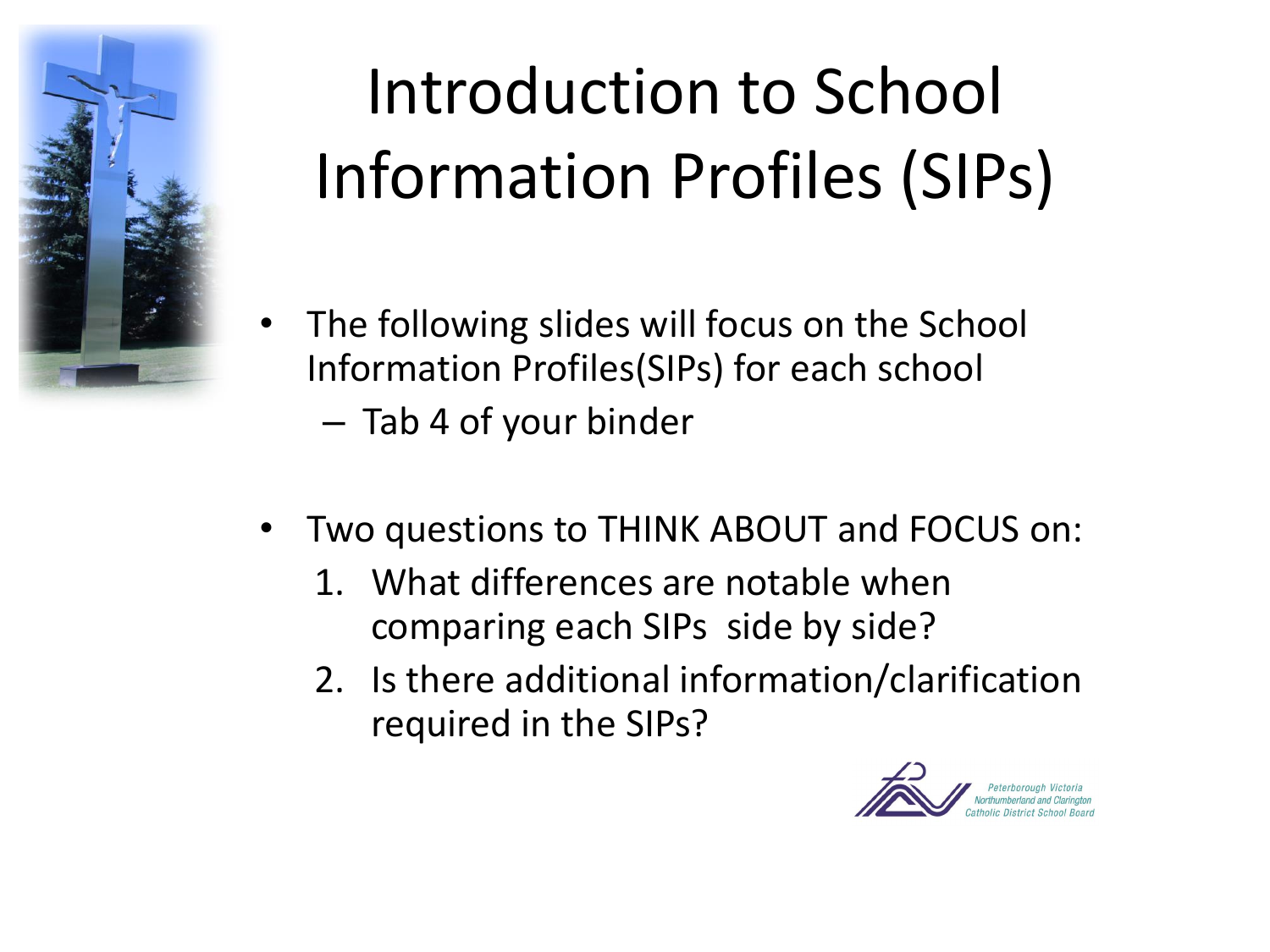

## School Information Profiles (SIPs)

Table of Contents:

- Facility Information
- Facility Condition
- Student Data
- Instructional Data
- Other Data
- Faith Formation/Parish Information

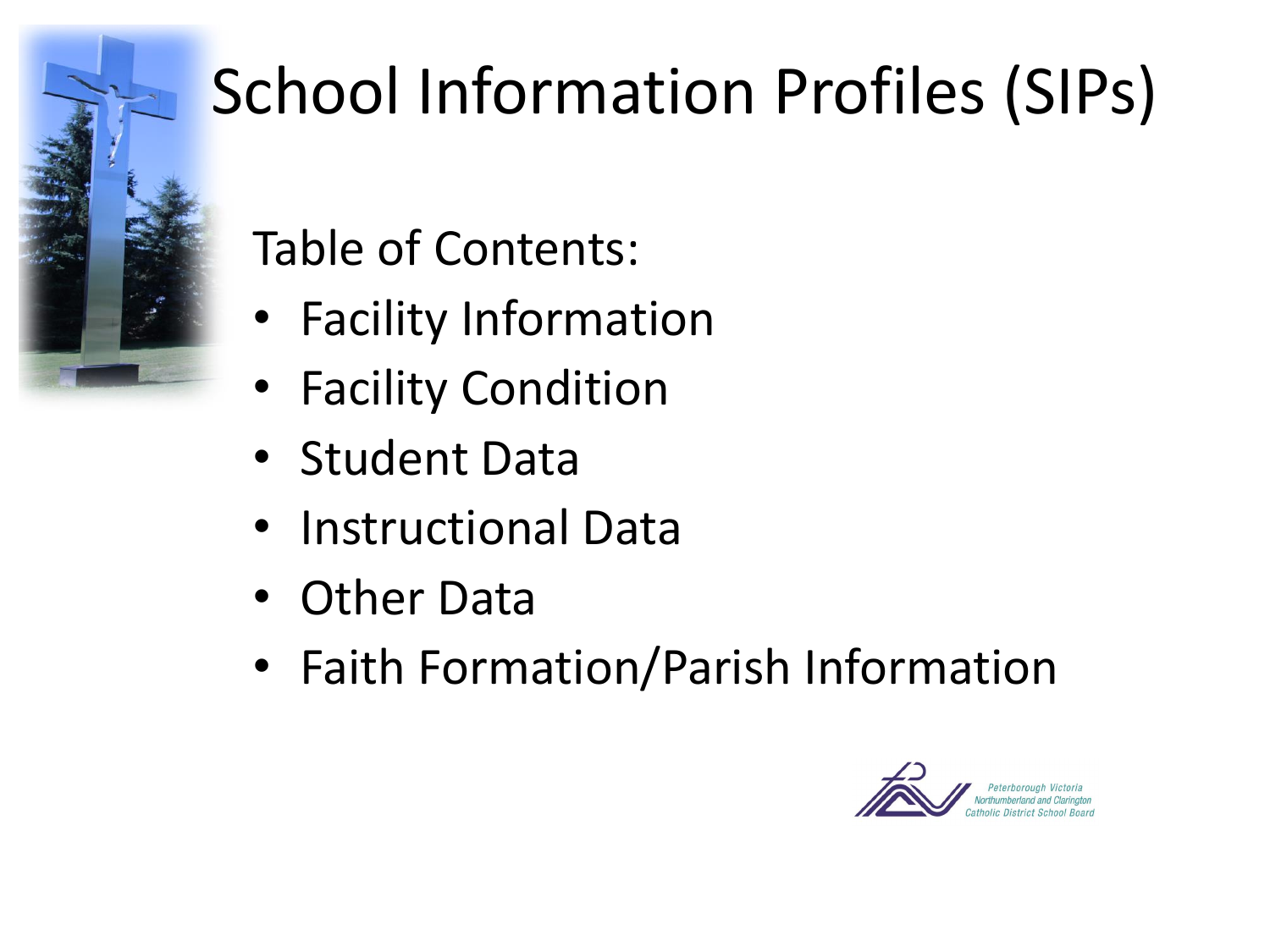

## Facility Information

- General information OTG, Utilization, size, age, portables
- Site Plan
- Parking
- Room Summary
- Floor plan(s)
- Boundary Maps
- Official Plan
- Zoning Map

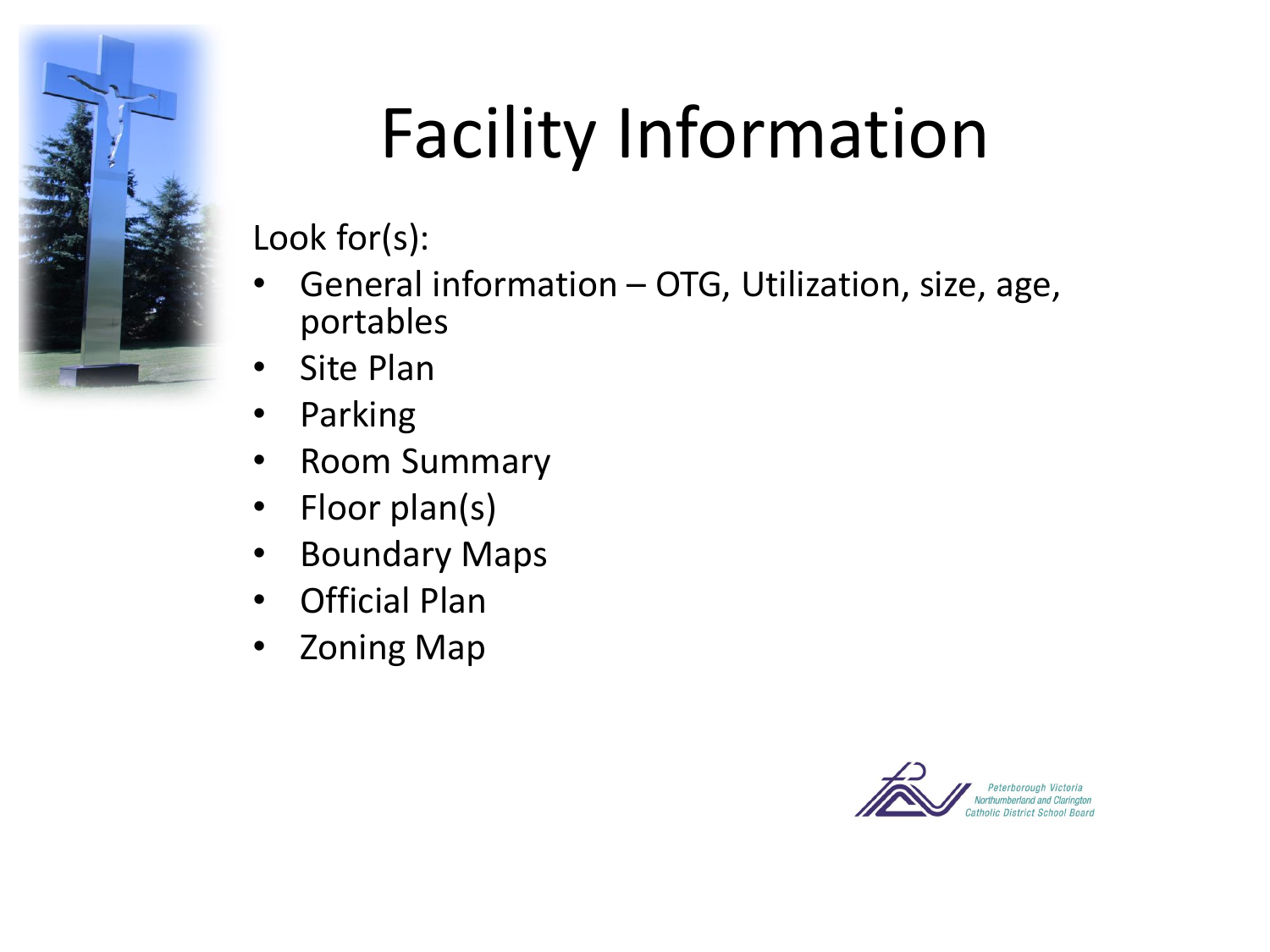

## Facility Condition

- Facility Condition Index
- 10 Year Renewal History
- 5 Year Renewal Requirements
- School Utility Costs
- Accessibility

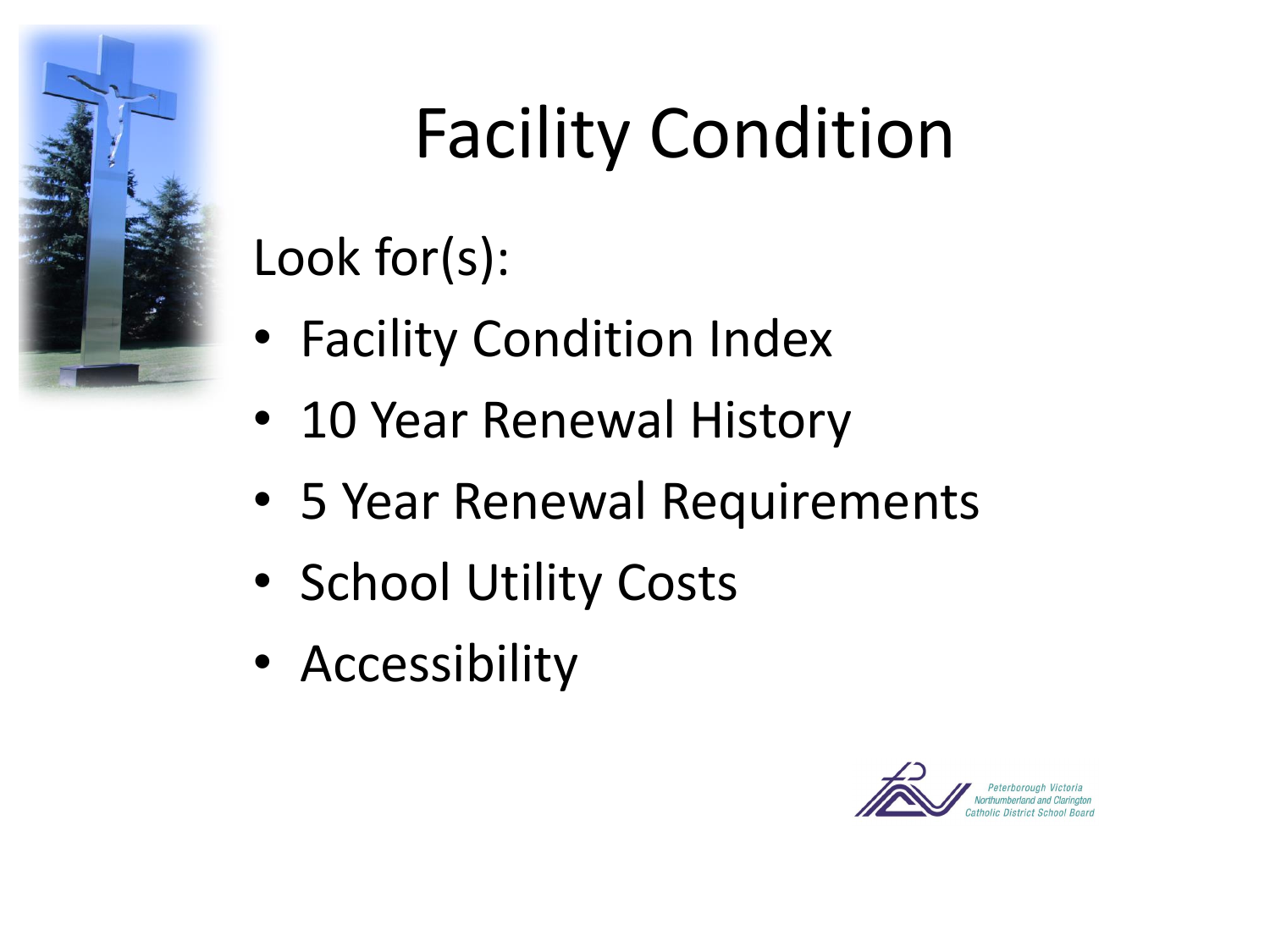

#### Student Data

- Enrolment History
- Enrolment Projections
- Student Proximity Measure
- Out of Area Students
- Transportation

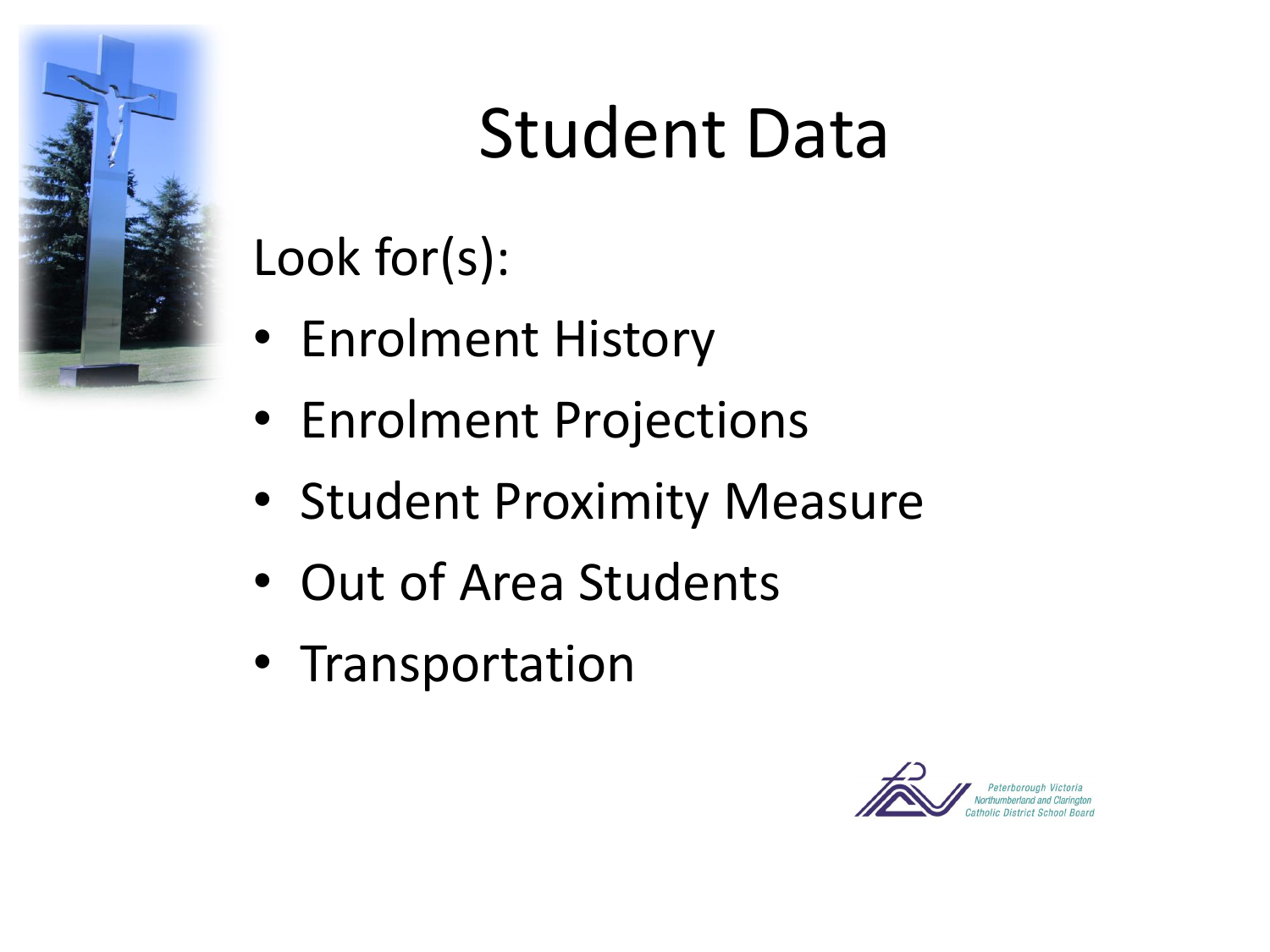

### Instructional Data

- Staff Allocation
- Specialized courses
- Grade organization
- Extra-Curricular

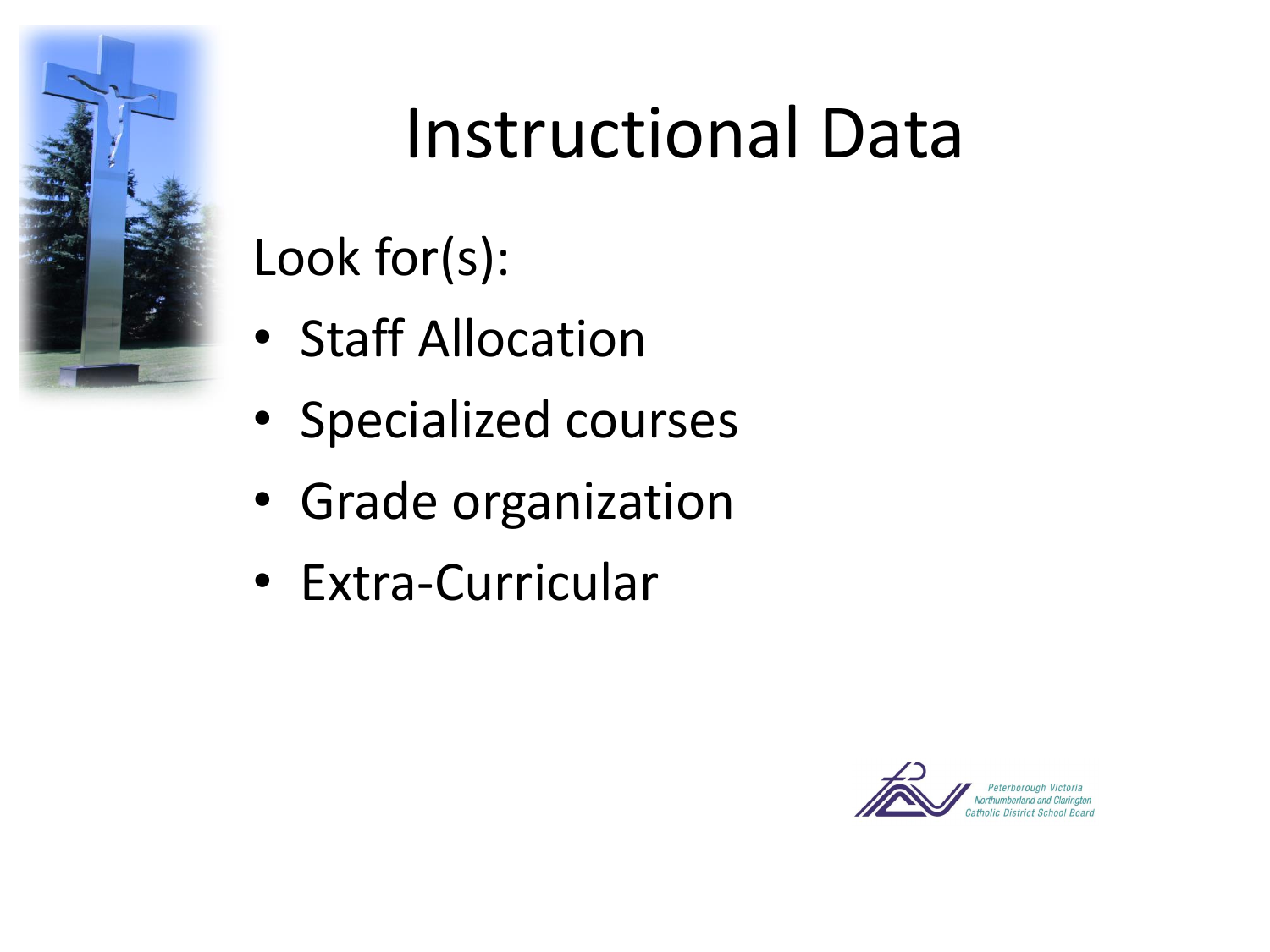

#### Other Data

- Non-School Programs
- Facility Partnerships
- Community Use of Schools
- Childcare

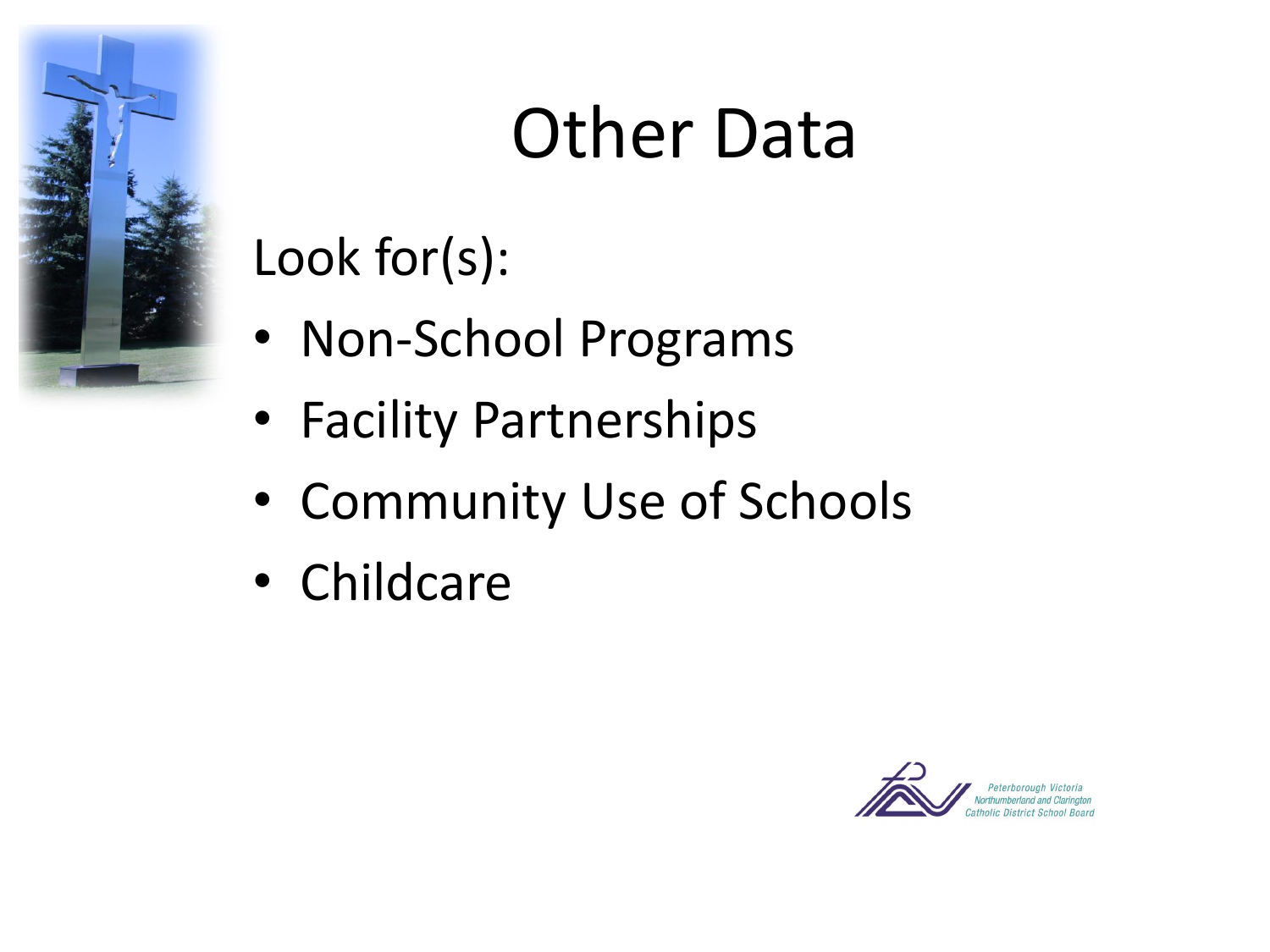

## Faith Formation/Parish

- Faith Formation Programs
- Occurrence

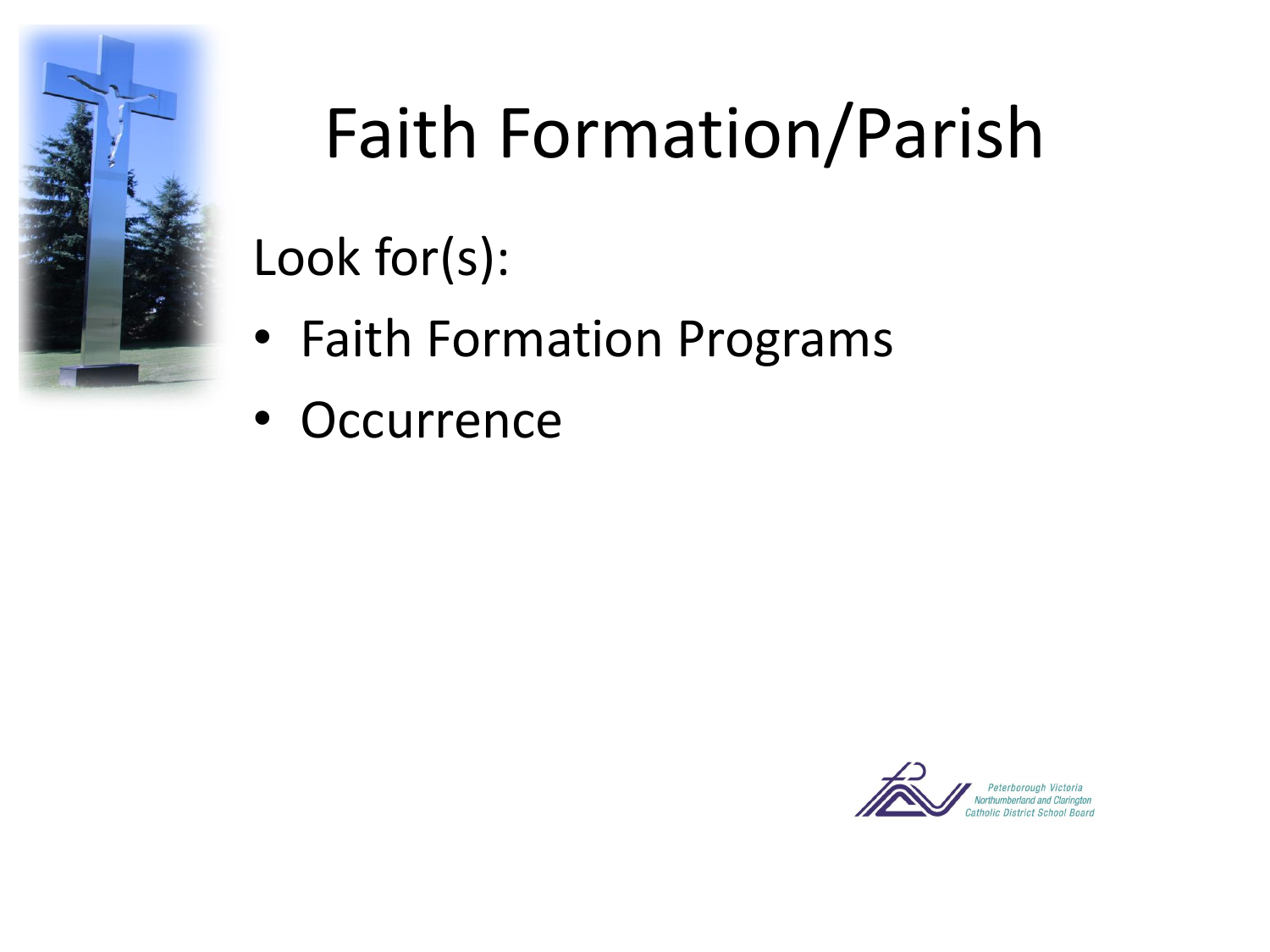

### Group Work

Please answer the following question within your designated groups:

- 1. What differences are notable when comparing each SIPs side by side?
- 2. Is there an additional information/clarification required in the SIPs?

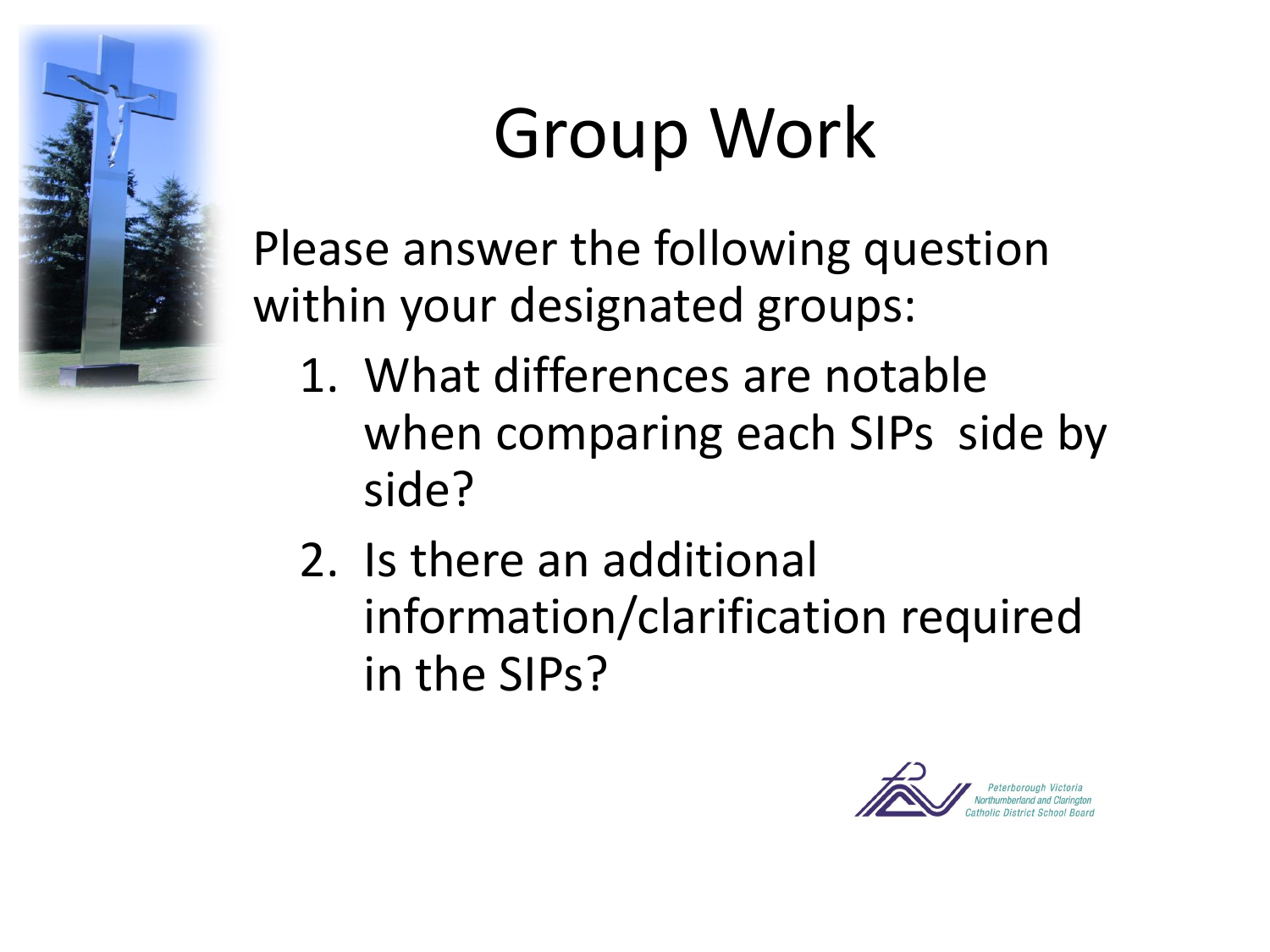

## Initial Staff Report

Format and content:

- **Background**
- Purpose
- Guidelines and Policy
- Review Goals
- Accommodation Review Process
- Rationale for an Accommodation Review
- Accommodation Options
- School Information Profiles
- Conclusion
- Recommended Actions

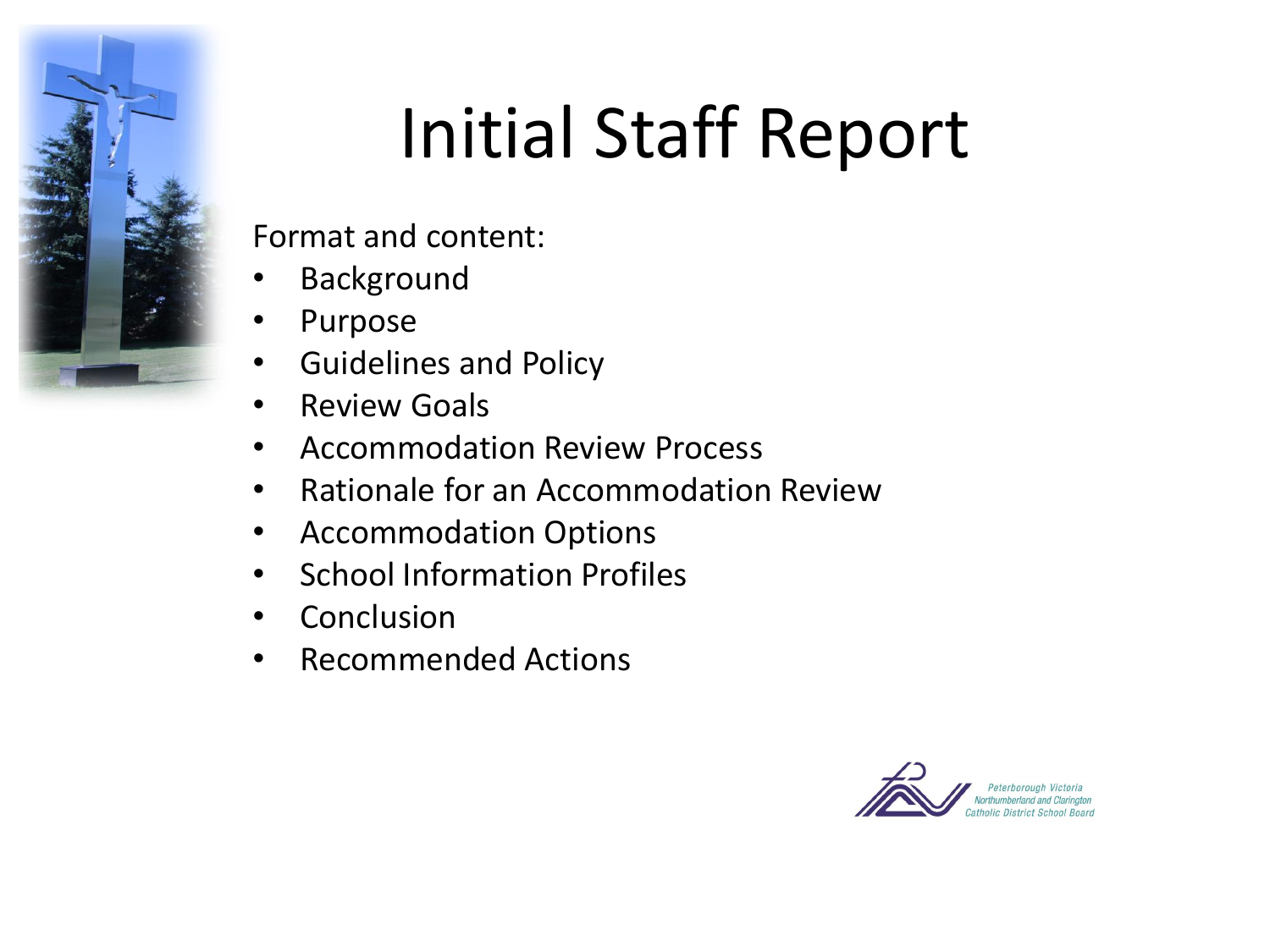

# Background and Purpose

- Education Act
- Improve infrastructure and learning environments
- Improve utilization

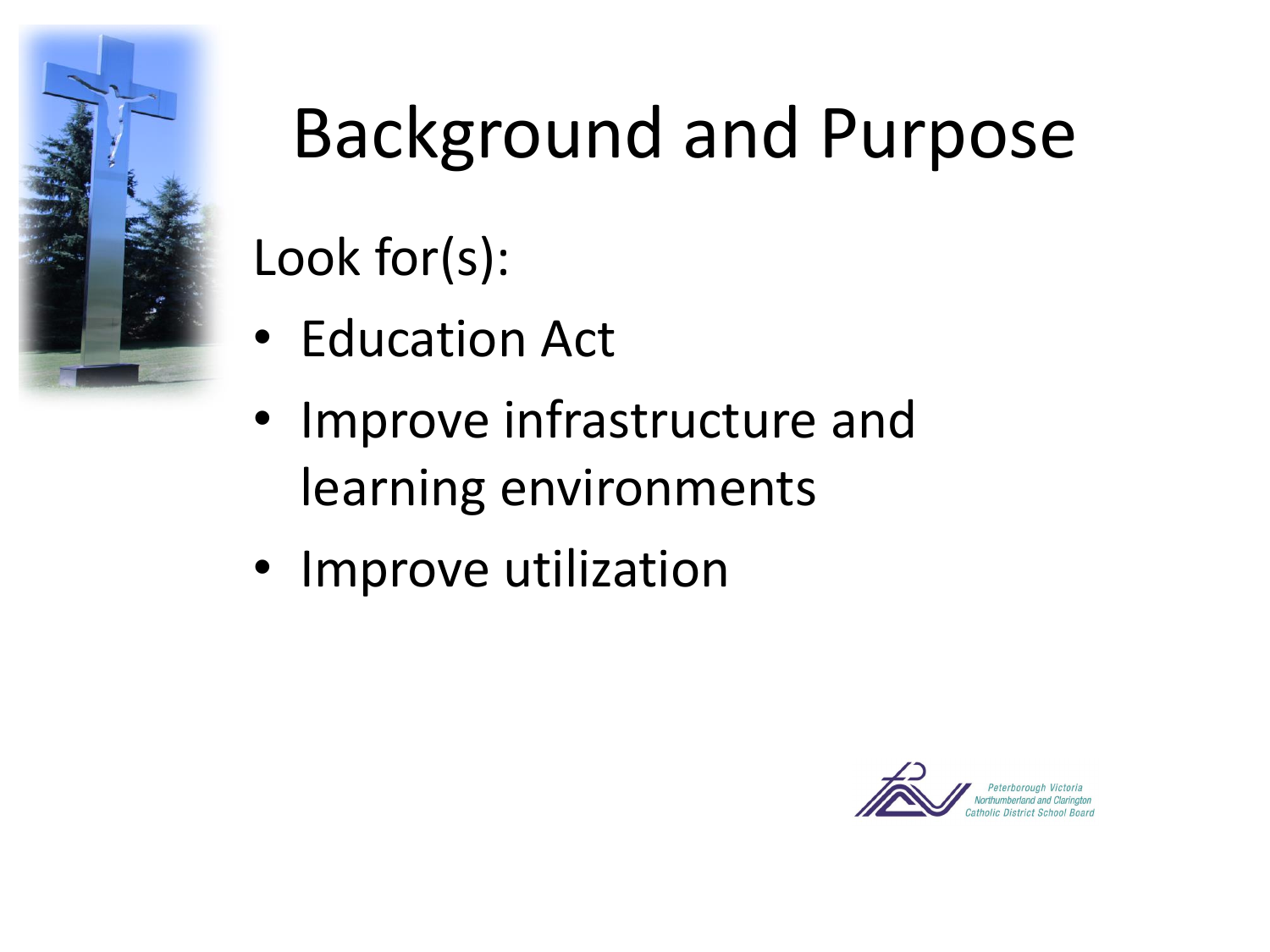

## Guidelines and Policy

- Process
- Accommodation Review Conditions
- Application to Cobourg

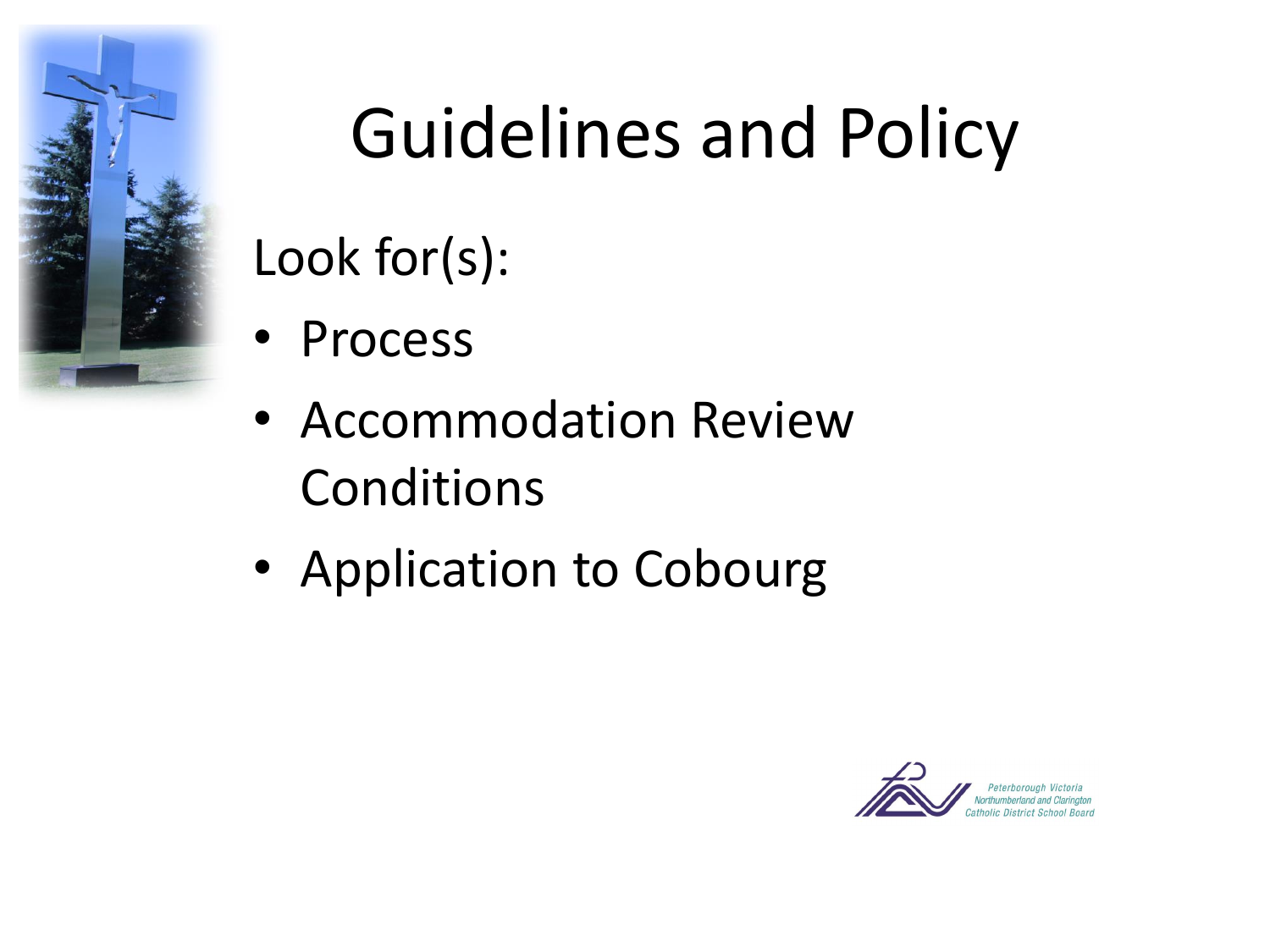

#### Review Goals

- Board-wide Accommodation Review Goals
- Cobourg Accommodation Review Goal

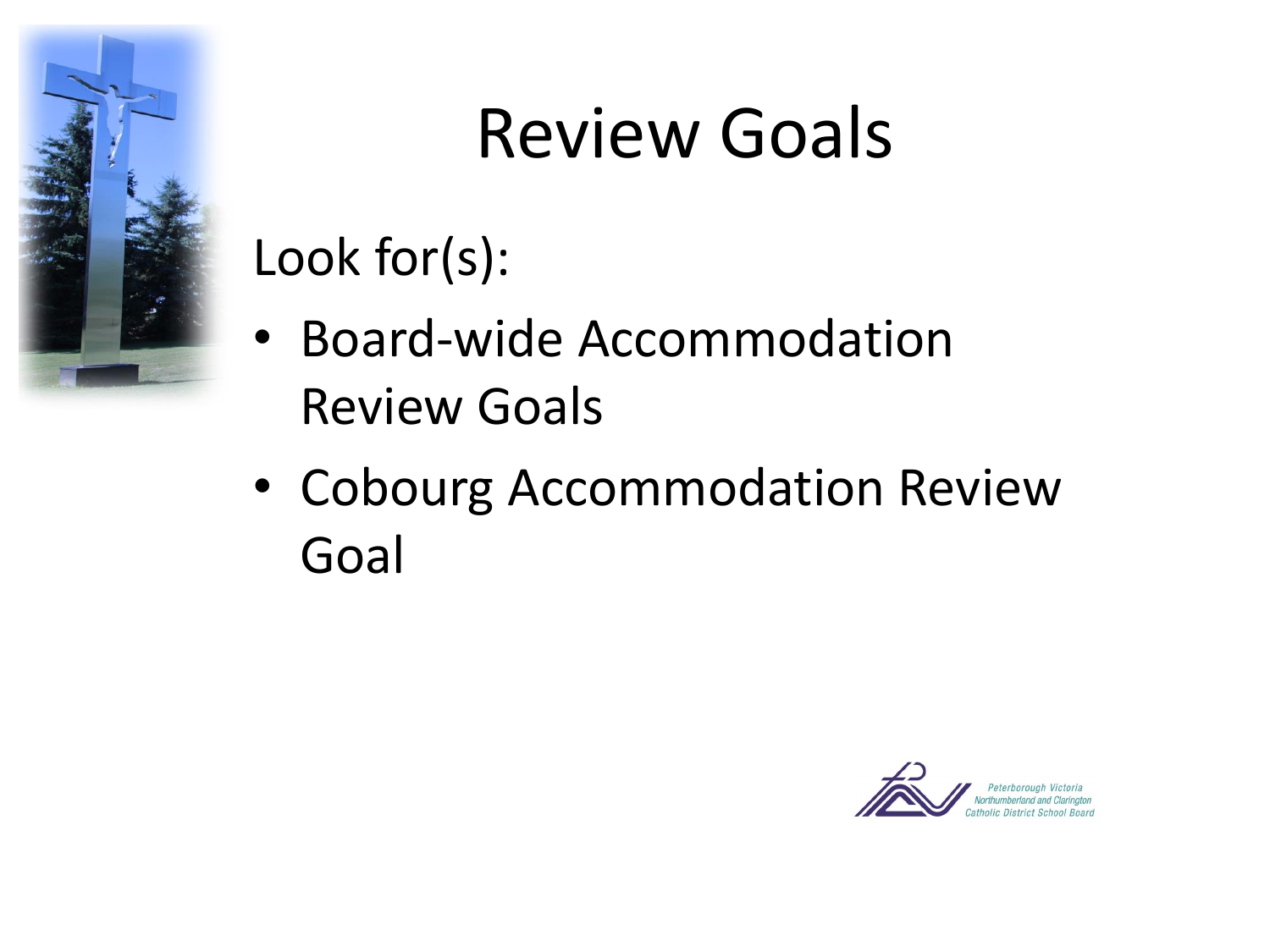#### Accommodation Review Process

- Staff required to complete Initial Staff Report
- ARC is permitted to suggest other options:
	- With supporting rationale
	- Within scope of the review
- Board staff are responsible for carrying out the accommodation review process, and making recommendations to the Director of Education and Board of Trustees, Final Staff Report.
- Two Public meetings are required
	- To solicit feedback from the community on the options presented within the initial staff report.
	- Specific input on proposed boundaries contemplated.

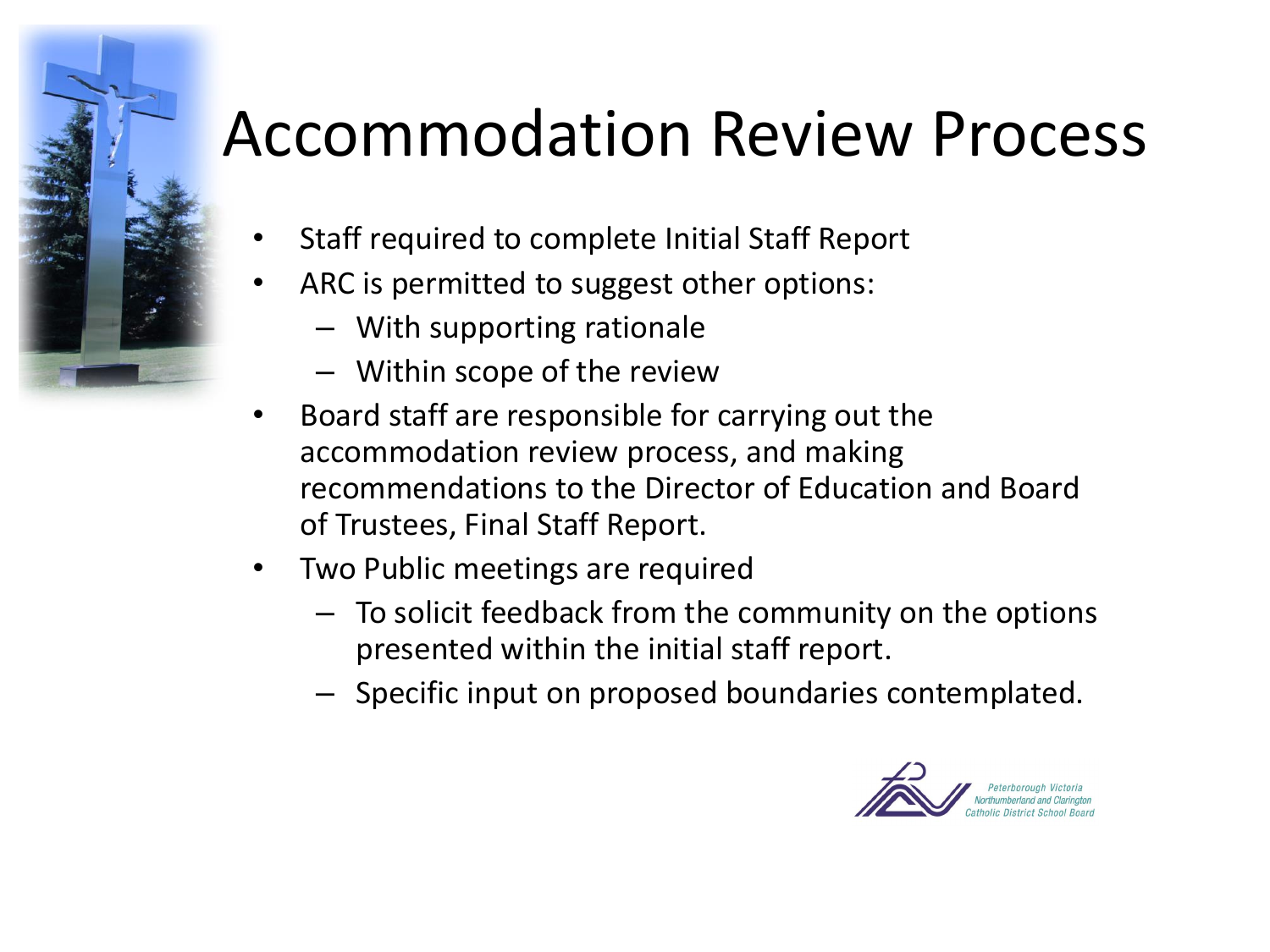

Rationale for this Accommodation Review Look for(s):

- Provincial Funding/Policy Changes
- Projected Enrolment and Utilization
- Facility Condition and Capital Funding Requirements

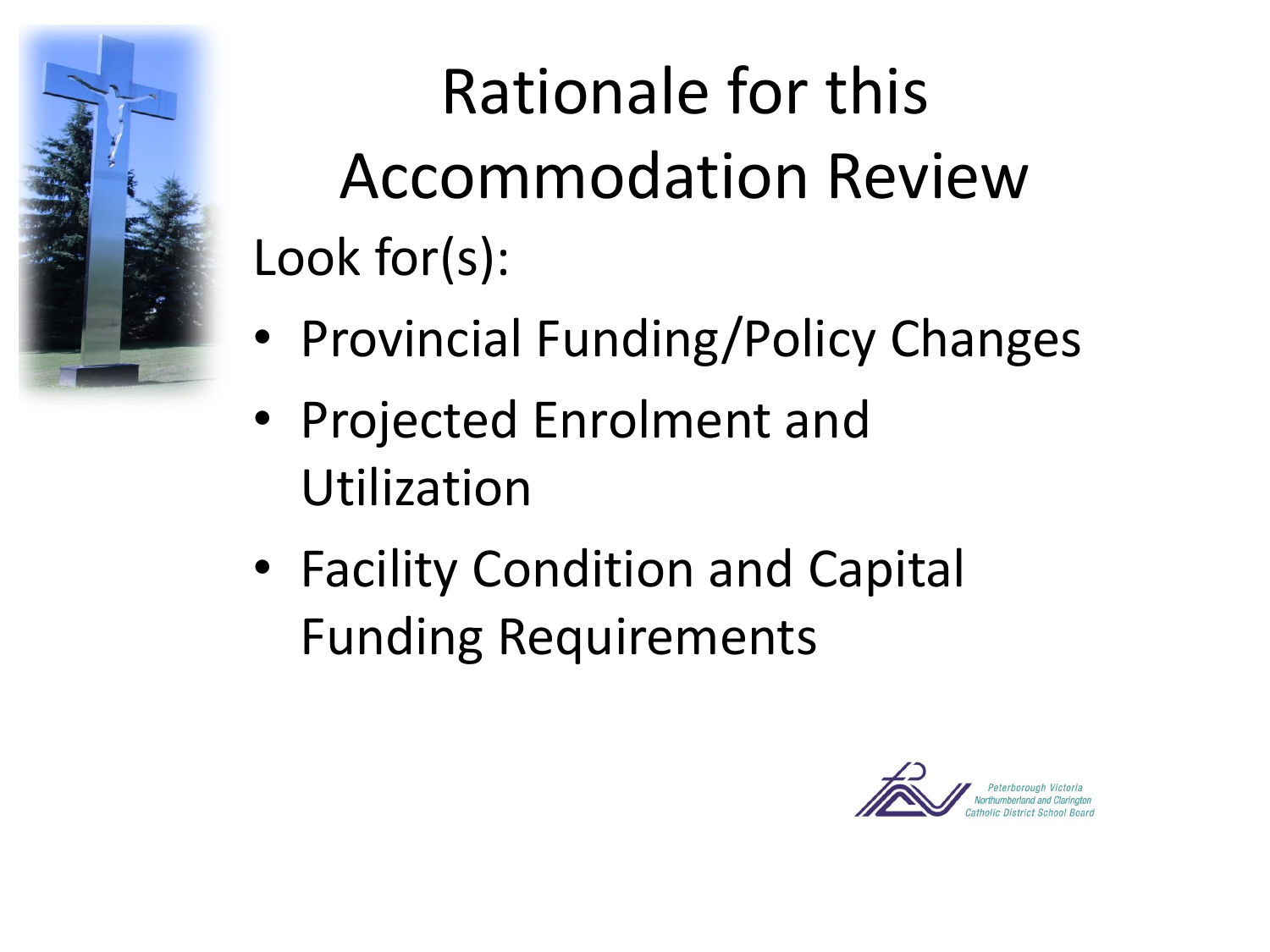

## Accommodation Options

- Assumptions
- 4 options presented with staff recommended option
- Advantages and Disadvantages for each option
- See display boards for ISR Options

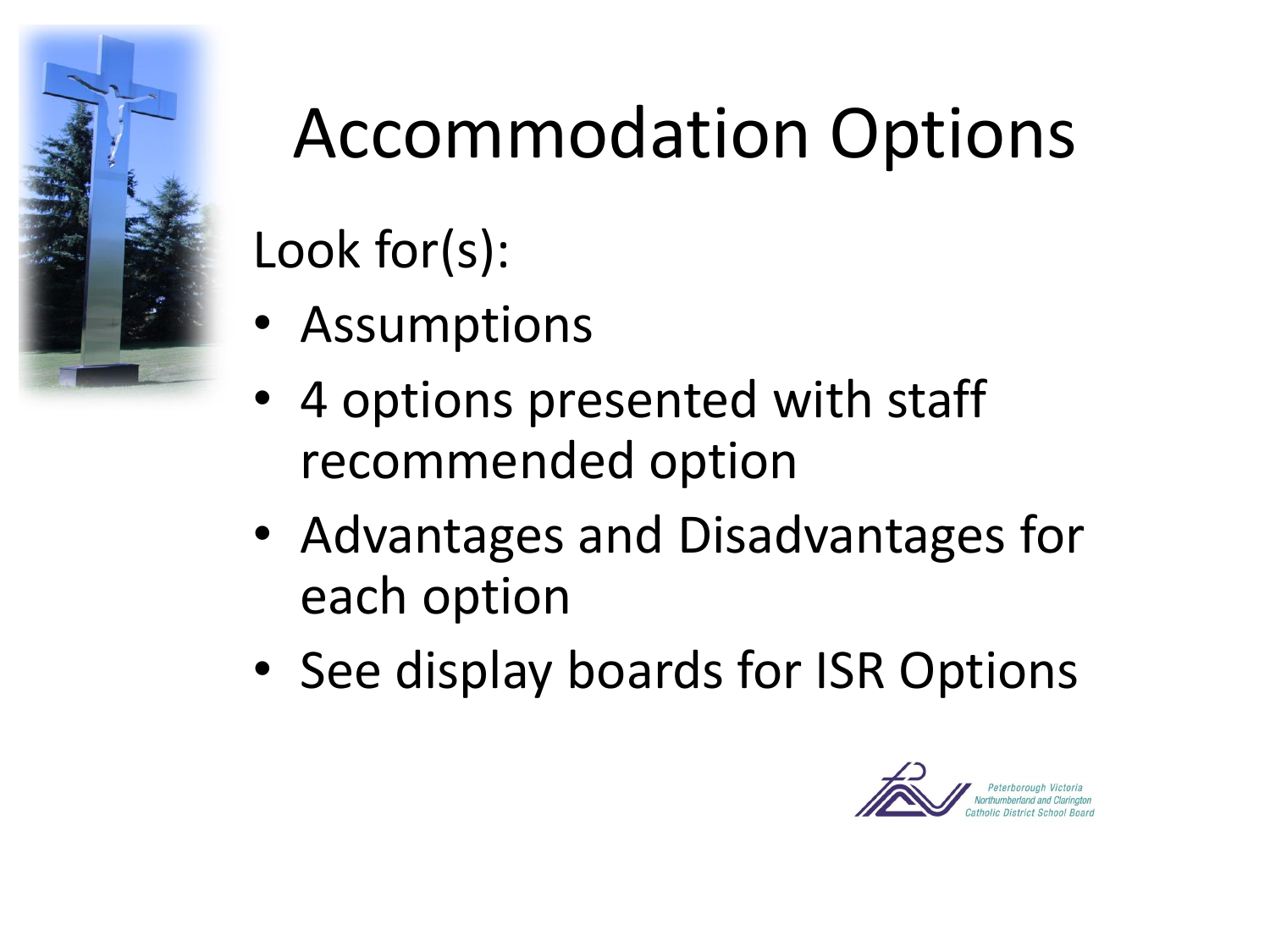

#### Conclusions and Recommendations from ISR

The staff recommended option, prior to community consultation, is Option 4: Option 4 recommends:

- An adjustment to the regular track (RT) boundary between Notre Dame CES and St. Joseph CES to increase utilization (effective September 2018), and:

- To close St. Michael CES and move the French Immersion program to the new dual track replacement school at Notre Dame CES.

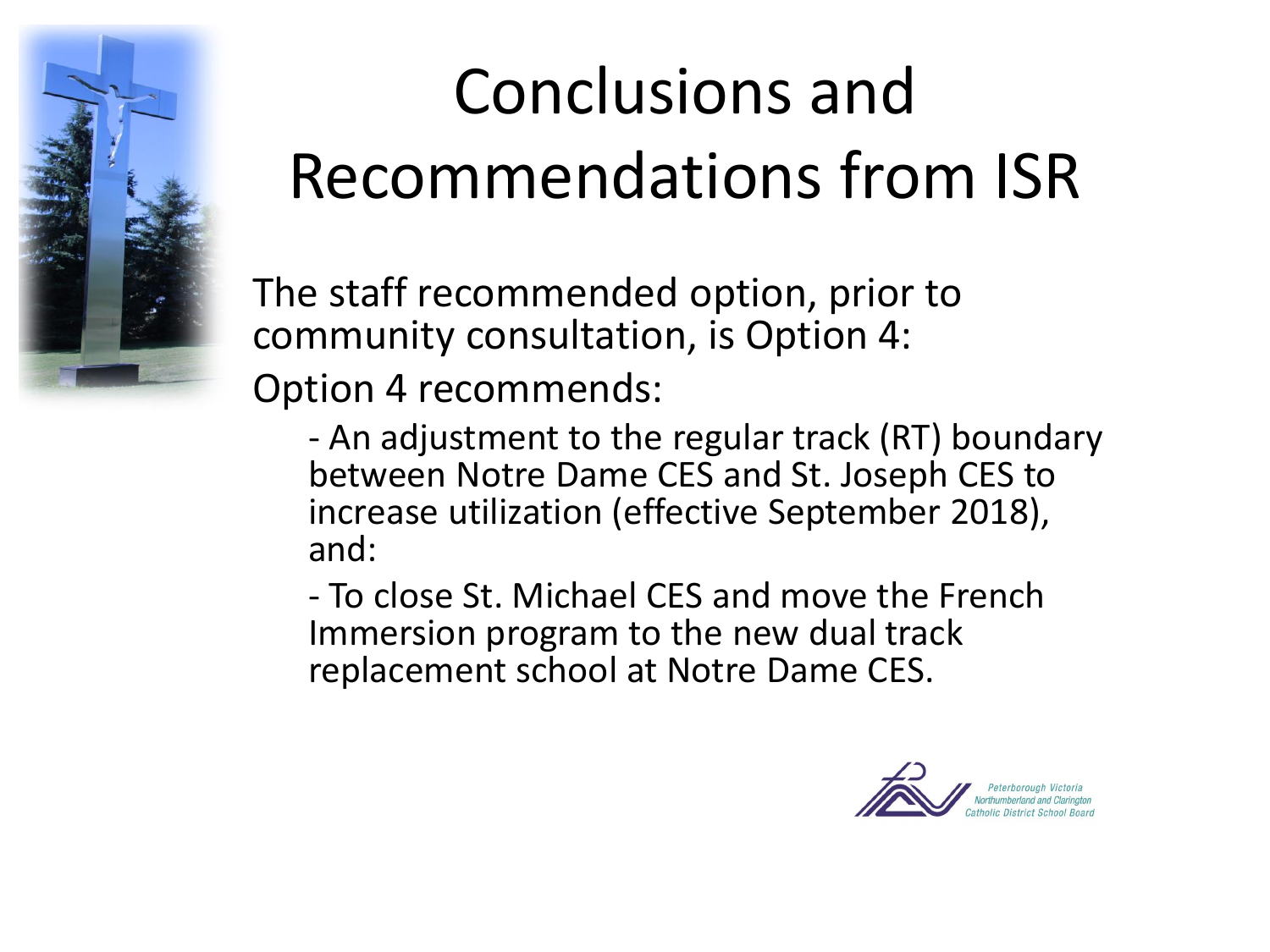

### Group work

Please answer the following question within your designated groups:

- 1. What are the pros/cons of option 1?
- 2. What are the pros/cons of option 2?
- 3. What are the pros/cons of option 3?
- 4. What are the pros/cons of option 4?

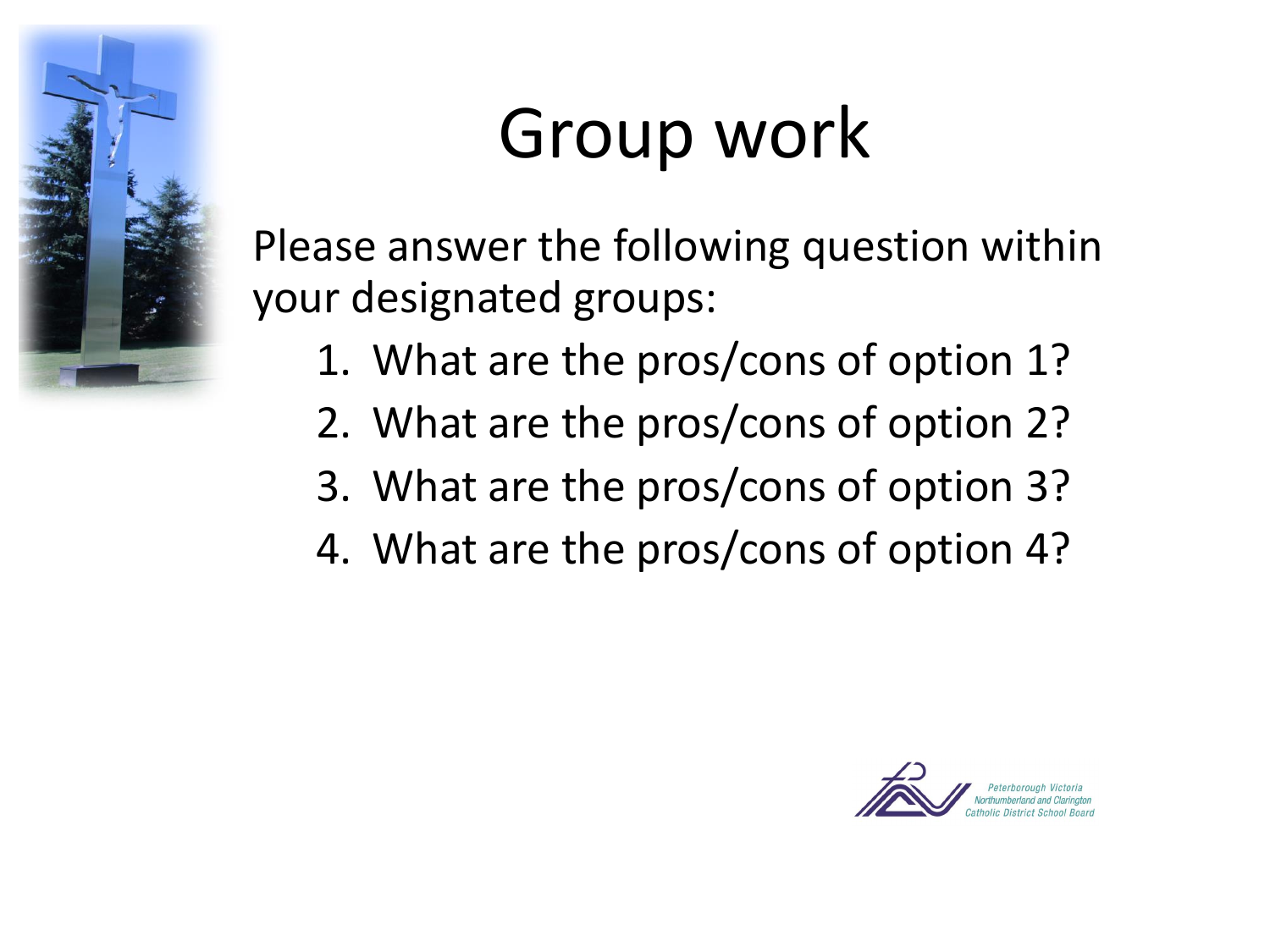

## Public Meeting #1

- Date: June 5, 2017
- Location: Notre Dame CES
- Time: 4pm-7pm
- Format: Open House
	- Welcoming table
	- Area 1: Ministry Guideline, APF008, and Parent's Guide
	- Area 2: School Information Profiles
	- Area 3: Initial Staff Report
	- Area 4: Feedback (Survey)
- Attendees are free to ask questions in any of the 4 areas
- Presentation of ARC Working Meeting #1 to be available

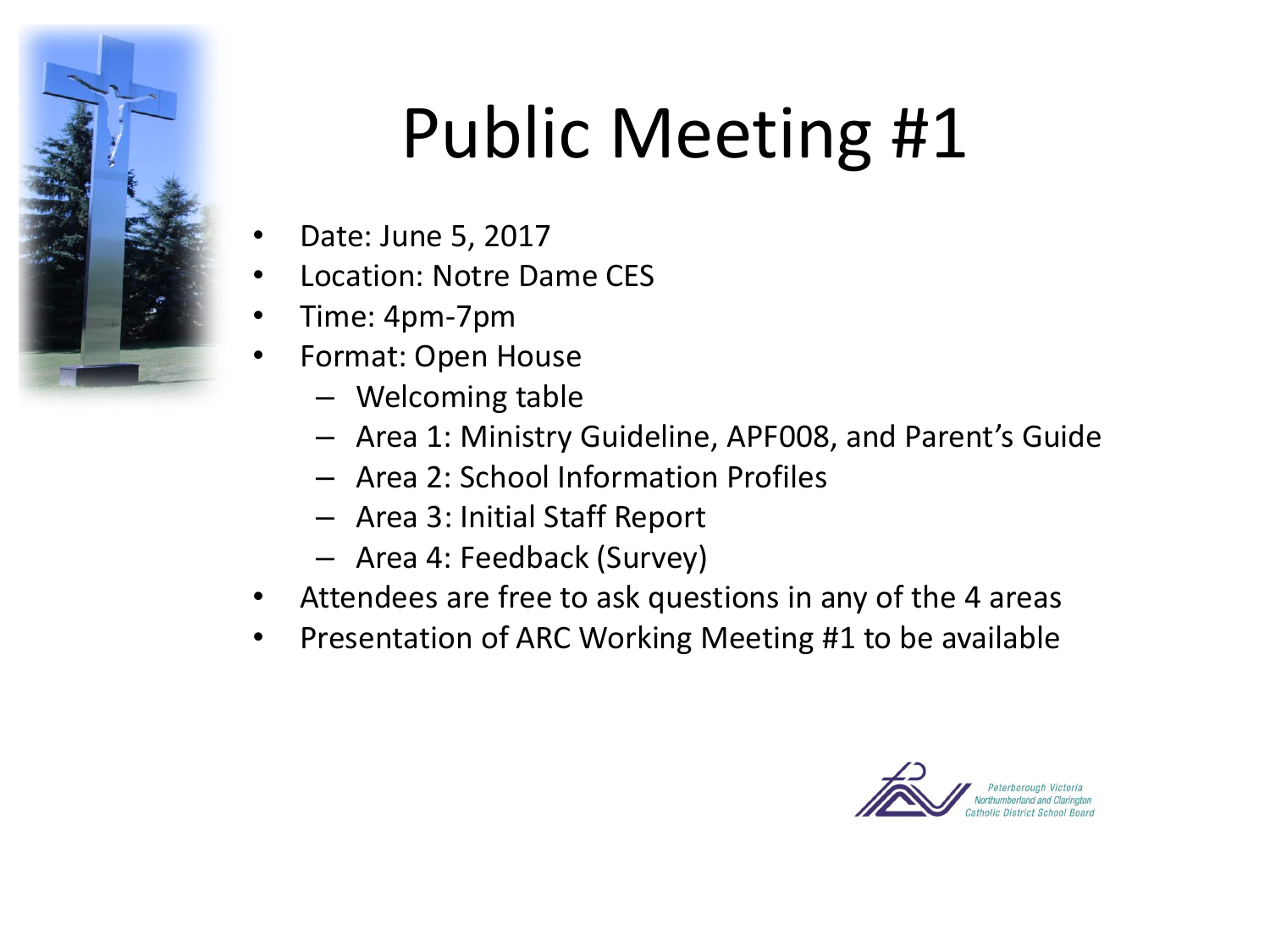

#### Next Steps

- June 5, 2017: Public Meeting at Notre Dame **CES**
- October 11, 2017: ARC Working Meeting 3 at Notre Dame CES
	- Review feedback from public meeting #1 and survey results relating to the Initial Staff Report and related options.